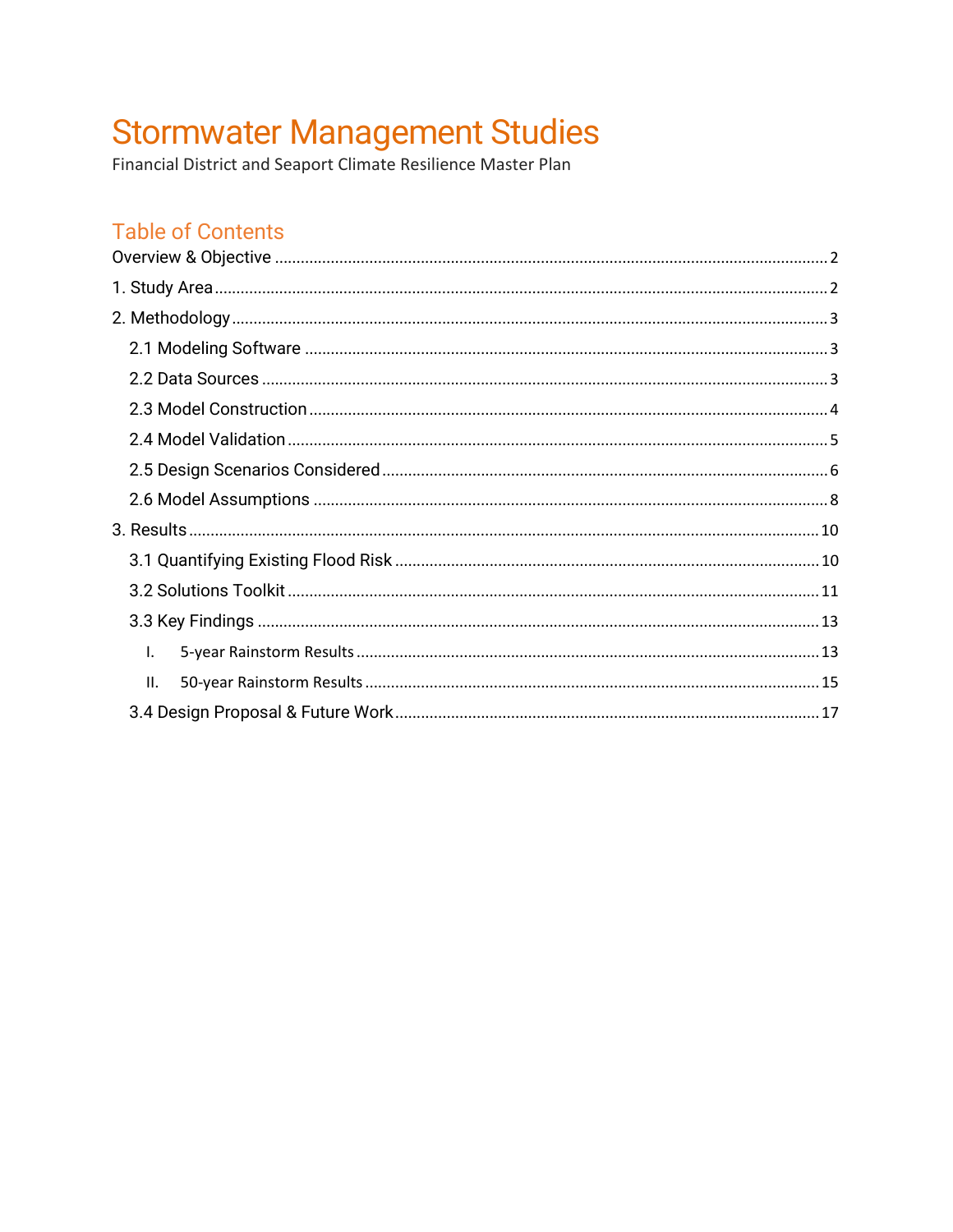# <span id="page-1-0"></span>Overview & Objective

This appendix supplements the Financial District and Seaport Climate Resilience Master Plan – Chapter 5: Stormwater Management. This appendix provides additional detail on the technical analyses and computer modeling conducted using a hydrologic and hydraulic (H&H) model to understand the magnitude and location of flooding that may occur with a flood defense barrier in place but absent new drainage infrastructure. Subsequently, the H&H model was used to develop solutions to reduce stormwater flooding under both present and future conditions.

The Project Team developed and competed the analysis described herein in close coordination with the New York City Department of Environmental Protection (NYC DEP). The Project Team also coordinated with the Battery Park City Authority (BPCA) to assess the potential to provide additional stormwater management benefits to areas upstream in the sewershed. While the recommendations developed as part of the Master Plan and this appendix focus on the Financial District and Seaport area, on-going coordination with the BPCA is recommended as the Master Plan advances into future phases of work.

To make the Financial District and Seaport neighborhoods resilient to both future coastal flooding and increased rainfall, new drainage infrastructure is needed to manage the stormwater behind the flood defense system. The goals of the analysis were:

- 1) Understand the magnitude and location of flooding that would occur today absent new drainage infrastructure, and how the effects of climate change, causing more extreme and frequent rainfall and future sea level rise, would impact flooding in the future.
- 2) Develop a suite of proposed drainage solutions to mitigate the flooding under future sea level rise, storm surge, and rainfall conditions.

# <span id="page-1-1"></span>1. Study Area

The Financial District and Seaport is characterized by paved surfaces with little green space to absorb water into the ground. As a result, water directly enters the sewer system, primarily through storm drains along the streets. During heavy rainstorms, the sewer system does not have enough capacity to manage both the stormwater and wastewater and instead directly discharges the excess into the city's waterbodies, otherwise known as a combined sewer overflow (CSO) event. In the future, when outfalls are blocked from higher tides or coastal storm surges, the combined stormwater and wastewater will back up and flood onto streets and into basements because it cannot reach the surrounding waterbodies.

As part of the Financial District and Seaport Climate Resilience Master Plan, a flood defense system is proposed to protect the nearly 240-acre study area from future tidal flooding and coastal storms. For the purposes of the H&H modeling analysis, it was assumed that a flood defense system would be constructed along the existing shoreline in the project area with two tie-in locations where the flood defense system connects to higher ground to create a complete compartment of protection. In the south, the Master Plan proposes tying into high ground near Bowling Green. In the north, the Master Plan proposes tying into higher ground near the Brooklyn Bridge. While the Project Team studied several different options for both tie-ins, additional analysis and coordination with the community will be needed as part of future phases of work to define the exact tie-in locations. For the purposes of defining the drainage study area to complete the modeling analysis, a tie-in was assumed at the southern end near Battery Park and the northern tie-in near the Brooklyn Bridge on the Manhattan side.

The Financial District and Seaport drainage study area is defined as the sewer system drainage area bordered by the assumed alignment of these flood defense systems, as shown in [Figure 1.](#page-2-3)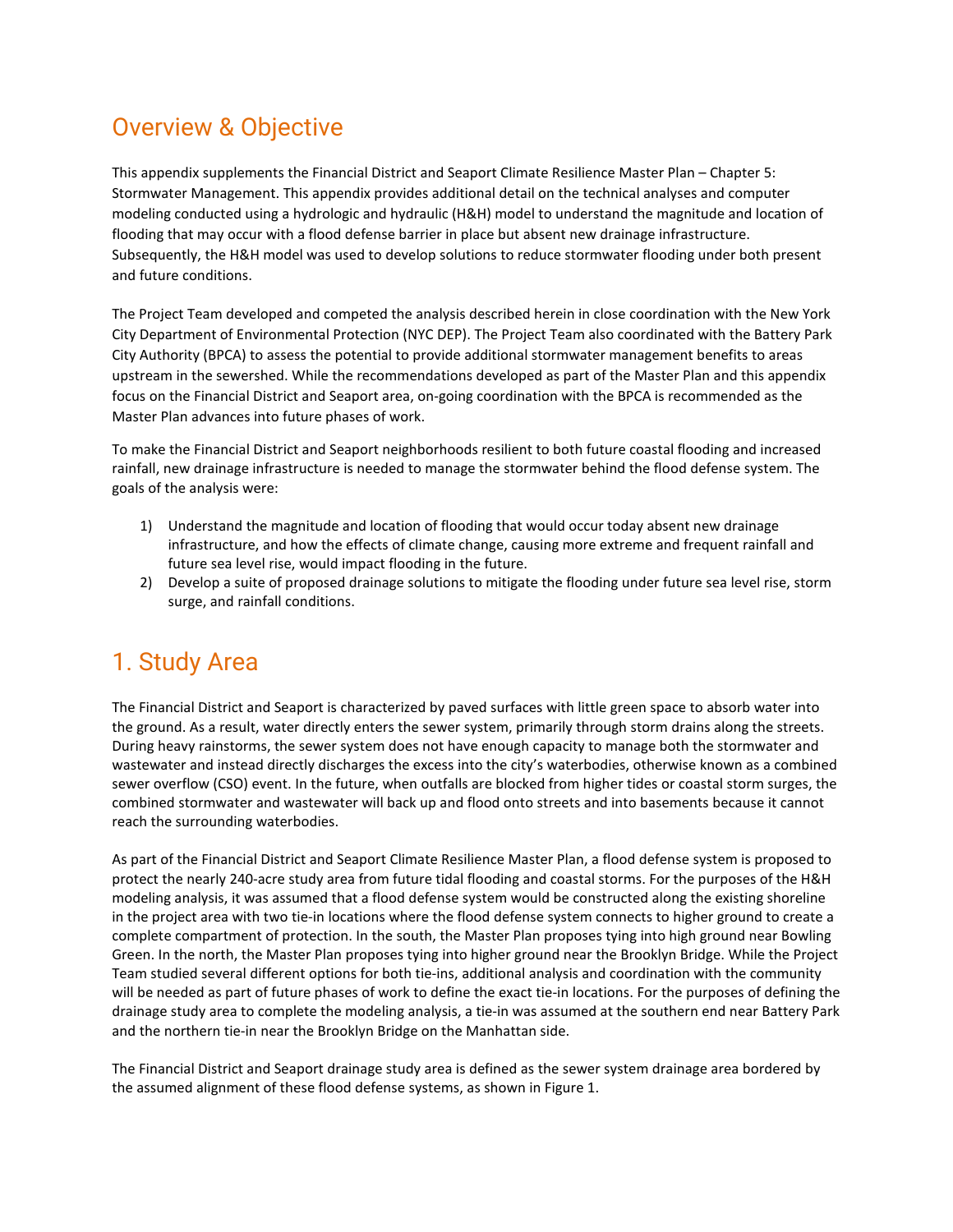

*Figure 1. Study Area and Potential Alignment of Flood Defense Systems* 

# <span id="page-2-3"></span><span id="page-2-0"></span>2. Methodology

The Project Team built upon an existing H&H model provided by the NYC DEP to understand the magnitude and extent of flooding within the study area. After the Project Team updated the existing model, various drainage solutions were tested to understand the ability of each to alleviate flooding.

# <span id="page-2-1"></span>2.1 Modeling Software

H&H modeling software can represent water levels and flow rates within pipes (1-dimensional, or 1D) and at the surface, such as street flooding (2-dimensional, or 2D). 2D representation is important as water can travel in many paths when at the surface; the software can estimate the quantity and direction of overland flows, and ponding over time at low points. 2D representation also allows for visualization of flooding extents and depths. Innovyze's InfoWorks Integrated Catchment Model (ICM) software was selected to conduct the study to avoid converting the existing model, also built in InfoWorks ICM, to another software.

# <span id="page-2-2"></span>2.2 Data Sources

[Table 1 l](#page-3-1)ists the data sources used for the drainage study modeling effort: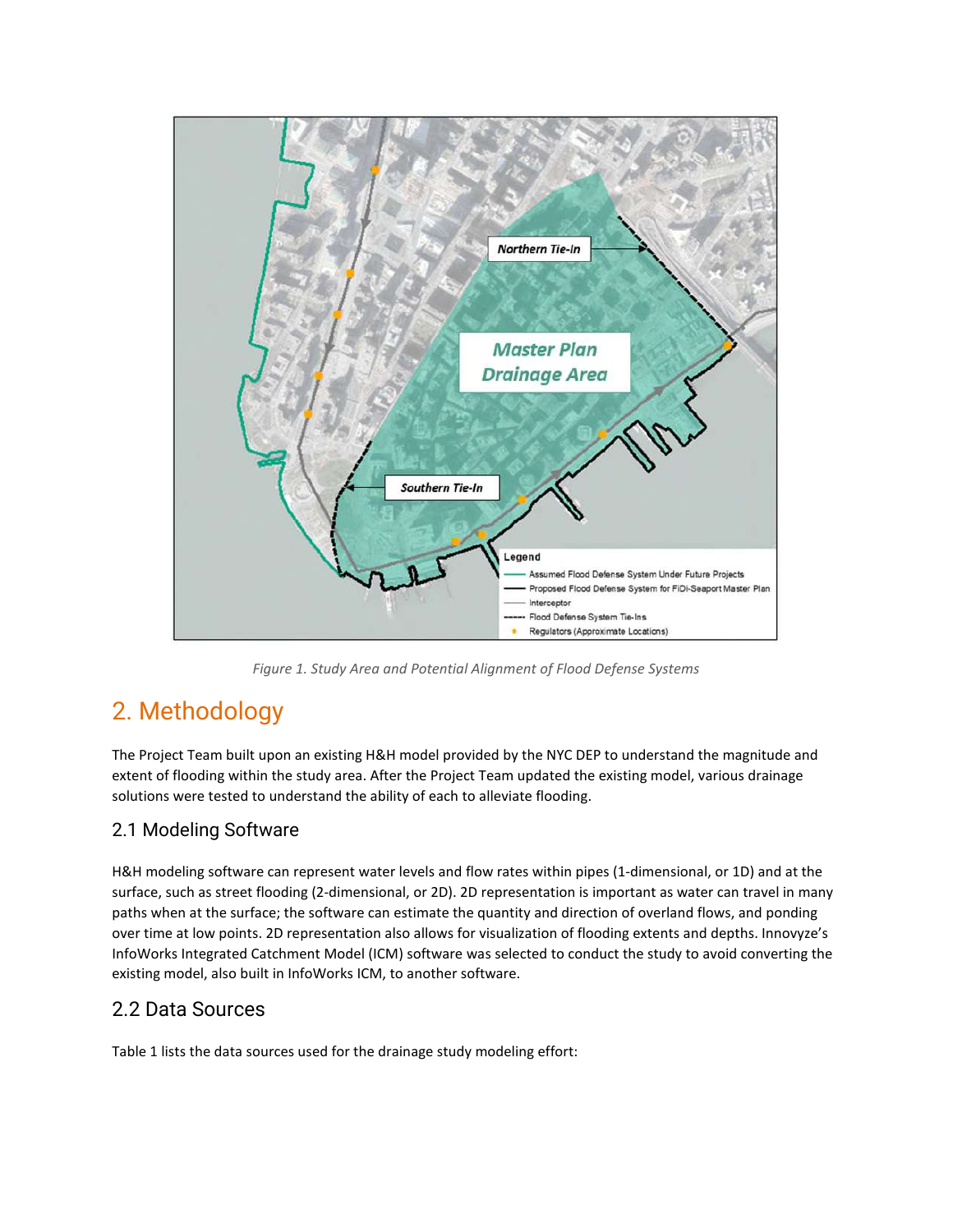#### *Table 1. Data Sources*

<span id="page-3-1"></span>

| <b>Data Type</b>                                                             | <b>Source</b>                                                                                                      | <b>Purpose</b>                                                                                                                                                                                                 |  |
|------------------------------------------------------------------------------|--------------------------------------------------------------------------------------------------------------------|----------------------------------------------------------------------------------------------------------------------------------------------------------------------------------------------------------------|--|
| Long Term Control Plan<br>(LTCP) 1D model                                    | New York City<br>Department of<br><b>Environmental Protection</b>                                                  | Used as the basis for the updated 1D-2D model.                                                                                                                                                                 |  |
| Sewer GIS Network<br>(i.e., existing pipes,<br>manholes, outfalls,<br>pumps) | New York City<br>Department of<br><b>Environmental Protection</b>                                                  | Used to build the sewer network representation in the<br>model environment.                                                                                                                                    |  |
| <b>Surface Elevation Data</b>                                                | New York City 2017 digital<br>elevation model<br>(DEM)/Topobathymetric<br>LiDAR from NYC Open<br>Data <sup>1</sup> | Used to build a 2D flooding surface, or mesh, in the<br>model. The mesh consists of finite, triangular elements<br>that, when grouped together, form a continuous surface<br>on which water can pond and flow. |  |
| Rainfall Hyetographs                                                         | National Oceanic and<br>Atmospheric<br>Administration (NOAA)<br>Atlas 14, Volume 10, 2nd<br>Quartile <sup>2</sup>  | Used to specify the amount of rainfall over time for<br>storm conditions.                                                                                                                                      |  |
| Sea Level Rise<br>Conditions                                                 | New York City Panel on<br>Climate Change (NPCC)<br>2019 Report Chapter 3:<br>Sea Level Rise <sup>3</sup>           | Used to represent the effect of climate change, resulting<br>in sea level rise, on the tide and surge conditions<br>simulated in the model.                                                                    |  |
| NYC DEP Calibrated LTCP<br>Wastewater Flows*<br>Models                       |                                                                                                                    | Used to account for wastewater flows conveyed by the<br>sewers that occupy a portion of the sewer conveyance<br>capacity.                                                                                      |  |
| Coastal Storm<br>Conditions                                                  | Consistent with other NYC<br>coastal resiliency projects                                                           | Used to simulate storm surge conditions in the model.                                                                                                                                                          |  |

*\*The last calibration of wastewater flows in the study area was completed in 2017 but no change that would significantly impact this analysis is expected.* 

# <span id="page-3-0"></span>2.3 Model Construction

The basis for the model was the existing Long Term Control Plan (LTCP) model developed by NYC DEP. The goal of the LTCP is to identify appropriate combined sewer overflow (CSO) controls necessary to achieve water quality standards.<sup>4</sup> The LTCP model was built to assess the amount of water discharged into waterbodies through CSO outfalls using a 1-dimensional sewer network but was not developed for flood risk assessments that consider routing of 2D surface flows. The 1D LTCP model was therefore insufficient for the drainage study due to a lack of sewer network resolution and 2D representation of flood extents. It was updated through the following steps:

<sup>1</sup> https://data.cityofnewyork.us/City-Government/Topobathymetric-LiDAR-Data-2017-/7sc8-jtbz

<sup>2</sup> https://hdsc.nws.noaa.gov/hdsc/pfds/pfds\_temporal.html

<sup>3</sup> https://www.nyas.org/annals/special-issue-advancing-tools-and-methods-for-flexible-adaptation-pathways-andscience-policy-integration-new-york-city-panel-on-climate-change-2019-report-vol-1439/

<sup>4</sup> More information about the LTCP program can be found here[: https://www1.nyc.gov/site/dep/water/citywide](https://www1.nyc.gov/site/dep/water/citywide-long-term-control-plan.page)[long-term-control-plan.page](https://www1.nyc.gov/site/dep/water/citywide-long-term-control-plan.page)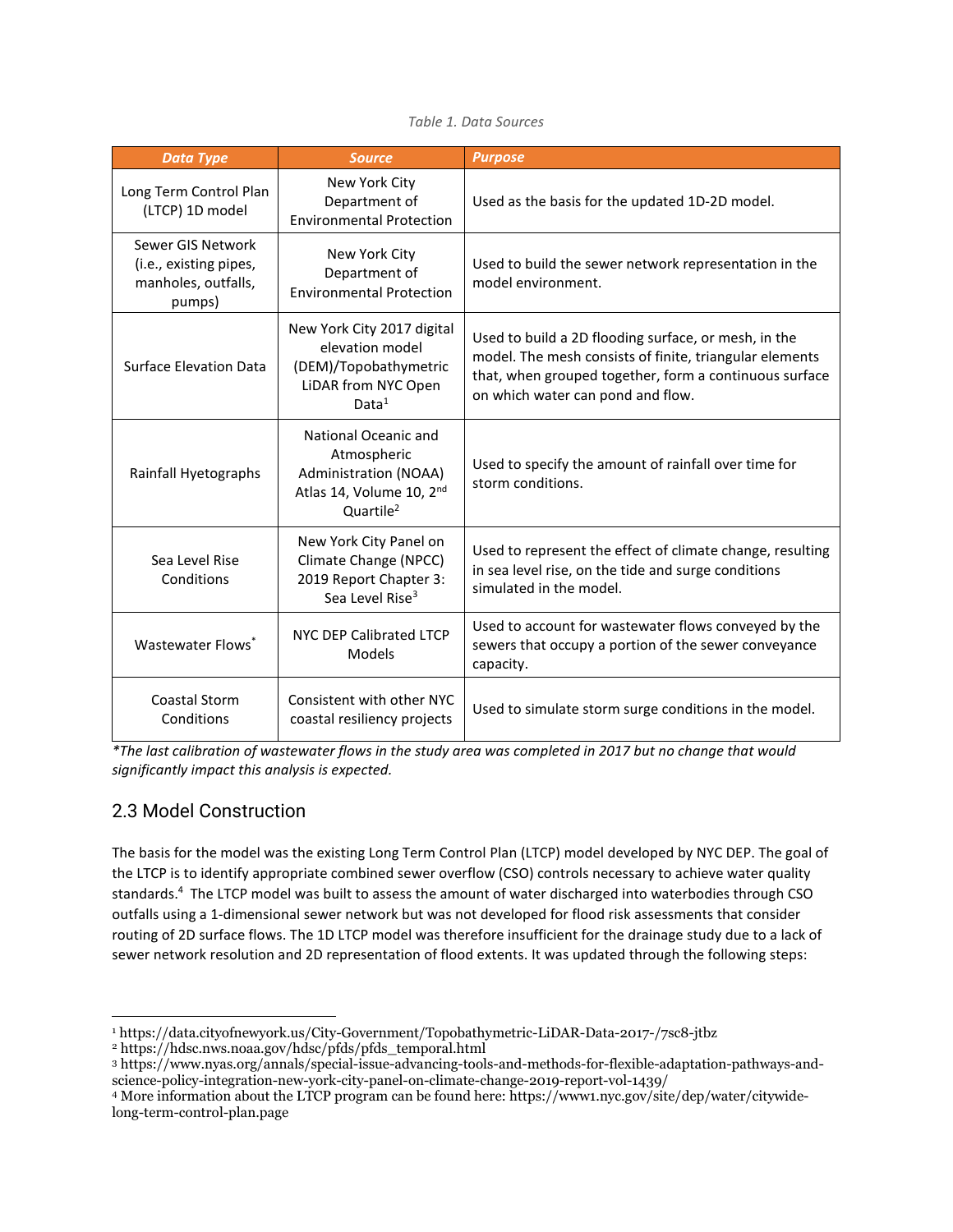- 1. The LTCP model was expanded with additional sewer network data to add higher resolution within the study area. The 1D LTCP model included approximately 30,000 feet of pipe in the study area whereas the expanded model includes approximately 45,000 feet of pipe in the study area. The updated sewer network used in this analysis compared to the existing network in the 1D LTCP model is shown in [Figure](#page-4-1)  [2](#page-4-1).
- 2. The model was improved further through the development of a 2D surface, or mesh. The 2D mesh allowed the Project Team to visualize the extent and depth of flooding on the surface of the study area.
- 3. High-resolution catchment areas were delineated for the new network to identify which areas contribute stormwater runoff to individual pipes.



*Figure 2. Sewer Network Buildout within Study Area* 

# <span id="page-4-1"></span><span id="page-4-0"></span>2.4 Model Validation

After building the 1D-2D model, the model was validated against results from the 1D LTCP model to confirm that the updates did not result in significant changes from the LTCP model. Under this planning-level effort, no flow monitoring data was collected in the study area to use in calibration of the model. It is recommended that a calibration be conducted in the study area based on recent flow monitoring data for future design phases.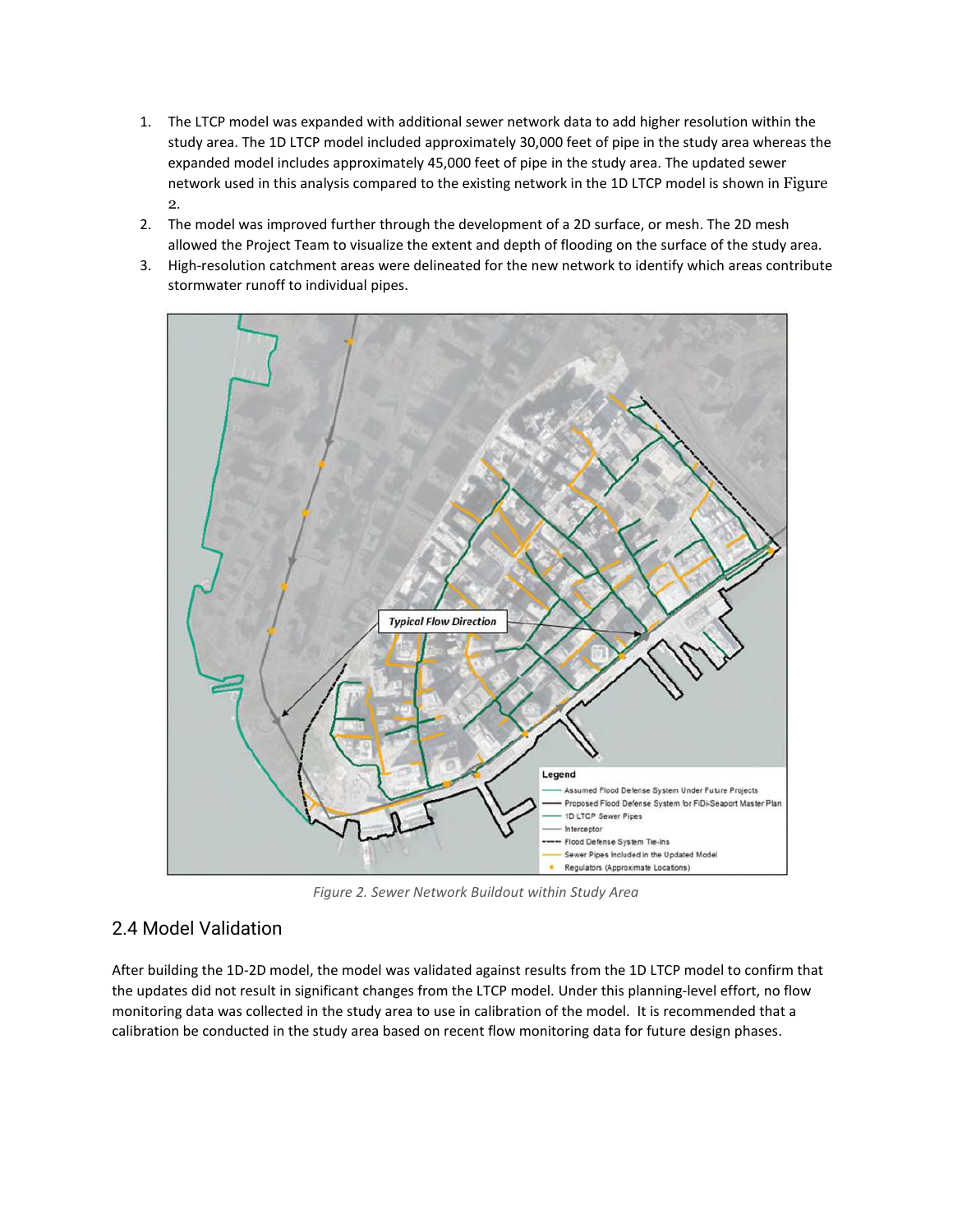## <span id="page-5-0"></span>2.5 Design Scenarios Considered

Both future high tides and coastal storm surge will block existing CSO outfalls that typically release combined stormwater and wastewater during heavy rain events, resulting in flooding behind the flood defense system if no action is taken. The Project Team considered a range of scenarios to assess the impacts of rainfall, tides, and storm surge on flooding in the study area. The scenarios considered are shown below in [Table 2](#page-5-1).

<span id="page-5-1"></span>

| <b>Scenario</b> | Rainfall        | <b>Coastal Storm Surge, Tide, and Sea Level Rise (SLR) Condition</b> |  |
|-----------------|-----------------|----------------------------------------------------------------------|--|
|                 | Current 5-year  | <b>Current MHHW</b>                                                  |  |
|                 | Current 50-year | <b>Current MHHW</b>                                                  |  |
|                 | Current 5-year  | 100-year surge + 2100 SLR                                            |  |
| 3A              | Current 5-year  | 100-year surge present day (no SLR)                                  |  |
| 3B              | Current 5-year  | 2100 SLR MHHW                                                        |  |
| 4               | Current 50-year | 100-year surge + 2100 SLR                                            |  |
| 4A              | Current 50-year | 100-year surge present day (no SLR)                                  |  |
| 4B              | Current 50-year | 2100 SLR MHHW                                                        |  |

|  |  |  | Table 2. Scenarios Considered |
|--|--|--|-------------------------------|
|--|--|--|-------------------------------|

The Project Team studied two different-sized rain events to understand the amount of rainfall flooding that could occur in the study area. Both events were for a duration of 24-hours, consistent with approaches used for the design of other recent New York City coastal resiliency projects.

- 1) The first rain event considered was the present-day five-year rainstorm, meaning that it has a 20 percent chance of occurring in any given year. The Project Team chose a five-year rainstorm because NYC DEP typically designs storm sewer infrastructure for a storm of this magnitude.
- 2) The second rainstorm is a present-day 50-year rainstorm, meaning it has a two percent chance of occurring in any given year. Because rainstorms will become more frequent and more intense due to climate change, a present-day 50-year rainstorm was used to approximate what a future five-year rainfall event could be, based on precipitation trends.

The rainfall hyetographs, or charts illustrating the distribution of rainfall over time, are shown below in [Figure 3.](#page-6-0)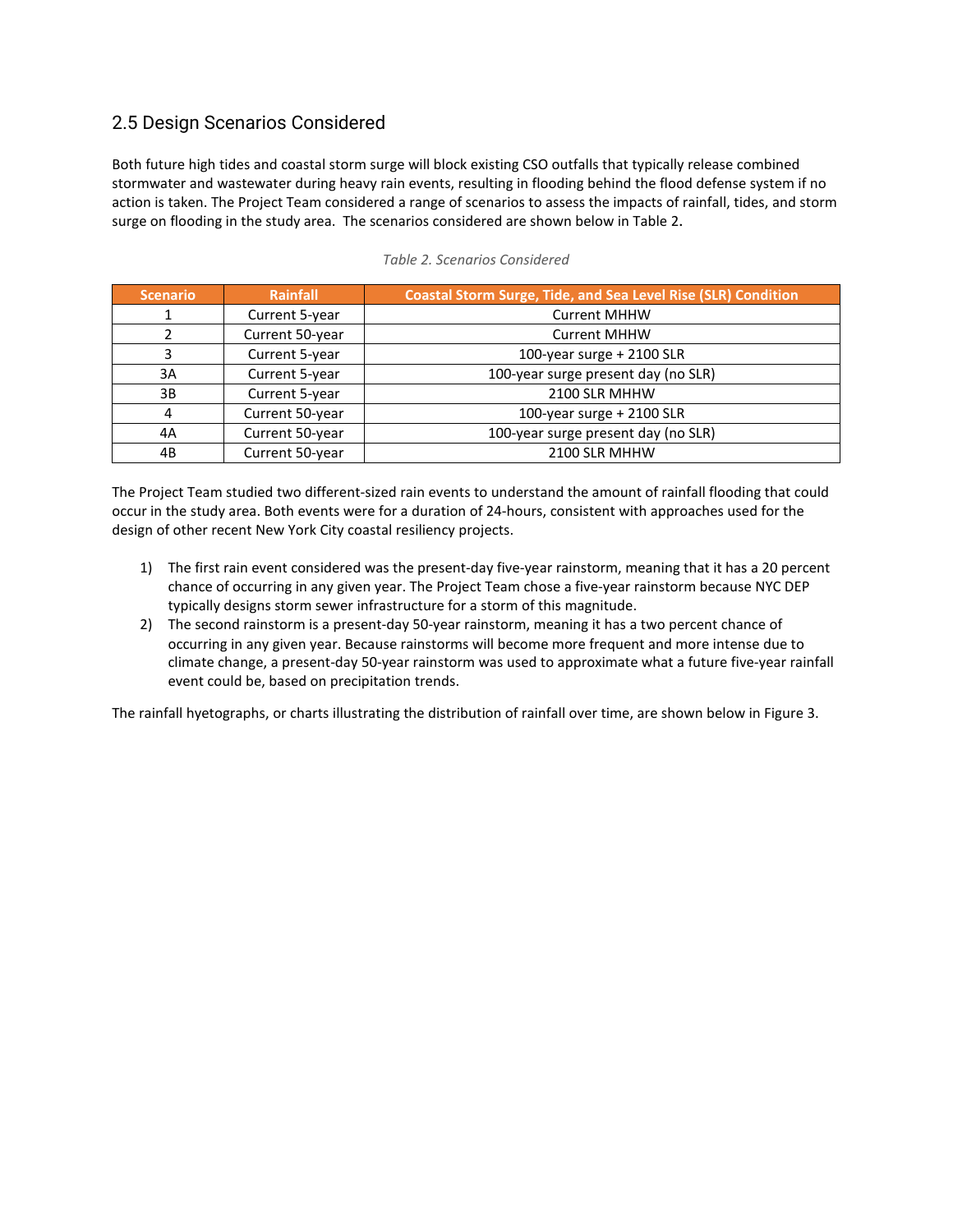

*Figure 3. NOAA Atlas 14, Volume 10, 24-hour 2nd Quartile Distribution, 5-year and 50-year Rainfall* 

<span id="page-6-0"></span>The scenarios considered the five-year and 50-year rainstorms coincident with various tide and storm surge conditions. These ranged from present-day Mean Higher High Water (MHHW) to a condition assuming a 100-year storm surge event and sea level rise projection for 2100. This combination of storm surge and sea level rise results in the peak storm surge condition shown below in [Figure 4](#page-7-1).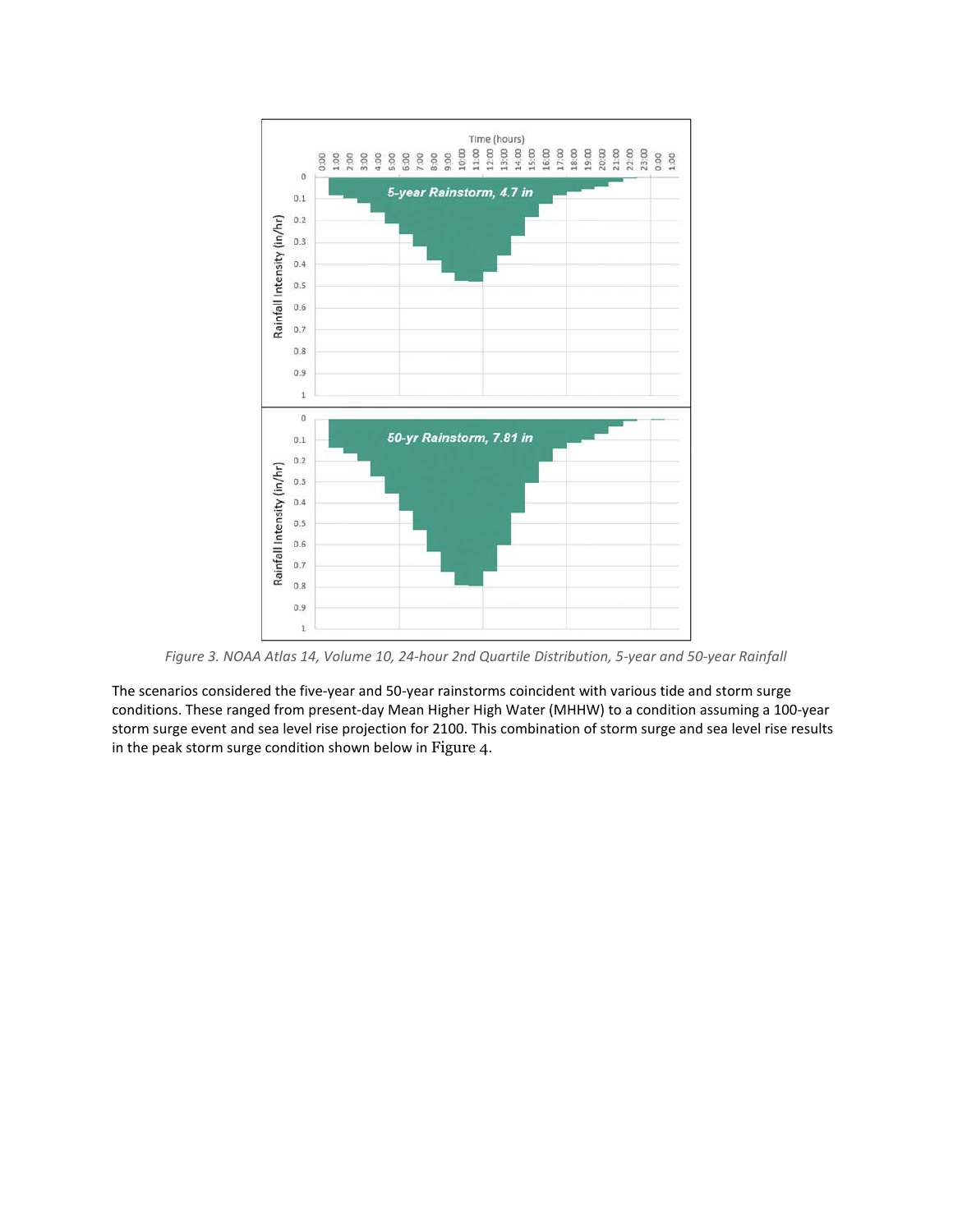

<sup>24-</sup>hour Event

<span id="page-7-1"></span>The 100-year storm surge was chosen to be consistent with other NYC coastal resilience projects and the time horizon of 2100 was chosen to align with the implementation timeline of this Master Plan. Therefore, Scenarios 3 and 4 were selected as the two design scenarios considered, as presented in [Table 3.](#page-7-2)

|  | Table 3. Selected Design Scenarios |
|--|------------------------------------|
|--|------------------------------------|

<span id="page-7-2"></span>

| <b>Scenario</b> | <b>Rainfall</b>        | <b>Coastal Storm Surge, Tide, and Sea Level Rise (SLR) Condition</b> |  |
|-----------------|------------------------|----------------------------------------------------------------------|--|
|                 | Current 5-year         | <b>Current MHHW</b>                                                  |  |
|                 | Current 50-year        | <b>Current MHHW</b>                                                  |  |
|                 | <b>Current 5-year</b>  | 100-year surge + 2100 SLR                                            |  |
| 3A              | Current 5-year         | 100-year surge present day (no SLR)                                  |  |
| 3B              | Current 5-year         | 2100 SLR MHHW                                                        |  |
|                 | <b>Current 50-year</b> | 100-year surge + 2100 SLR                                            |  |
| 4A              | Current 50-year        | 100-year surge present day (no SLR)                                  |  |
| 4B              | Current 50-year        | 2100 SLR MHHW                                                        |  |

## <span id="page-7-0"></span>2.6 Model Assumptions

For this Master Planning analysis, the following assumptions were made:

1. The peaks for rainfall and storm surge coincide, meaning that the peaks shown in [Figure](#page-6-0) [3](#page-6-0) and [Figure](#page-7-1) [4](#page-7-1) occur at the same time. This is a conservative assumption and was implemented consistent with other ongoing New York City coastal resilience projects.

*Figure 4. Simulated Water Levels in the East River in Feet (NAVD88)*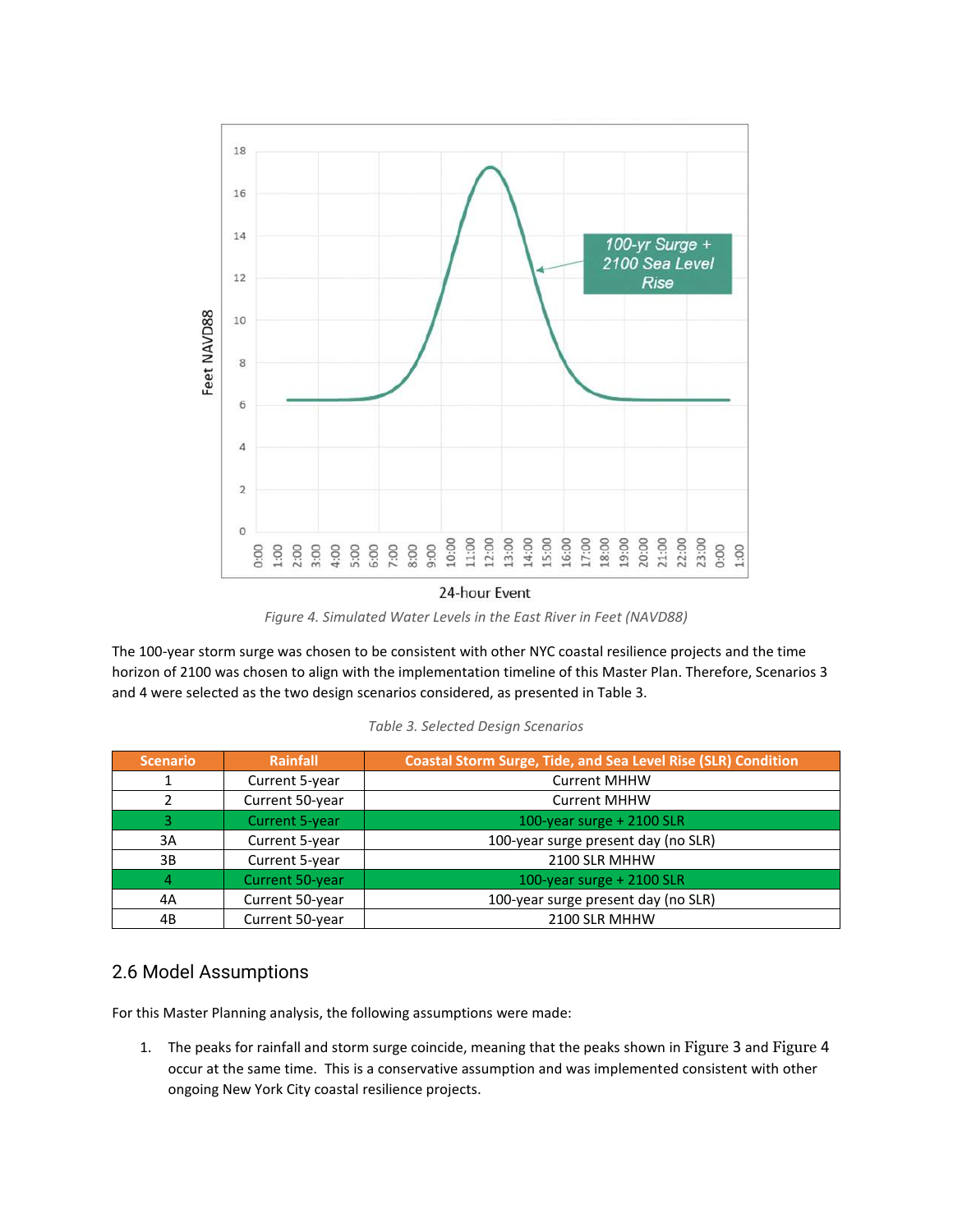- 2. There are no changes in the built environment between current and future conditions (e.g., same buildings, population, acreage of open space, etc.).
- 3. A downstream interceptor gate would be constructed on the interceptor near the Brooklyn Bridge and this interceptor gate would be closed during the entire duration of the modeled 24-hour storm events, preventing any flow from traveling north to the Manhattan Pump Station. The duration of closure is a simplifying assumption for the purposes of this Master Plan; future design phases will further assess operation of the gate during coastal storm events. This interceptor gate is assumed as part of the Brooklyn Bridge to Montgomery Coastal Resiliency (BMCR) project, directly north of the study area, as shown in [Figure 5.](#page-9-2)
- 4. There is a possibility that an upstream interceptor gate would be constructed between the Battery Park area and the Financial District and Seaport, and that this interceptor gate would be closed during design conditions following the same operation assumptions for the downstream gate. At the time of release of the Master Plan, it is unlikely that this upstream gate (a representative location is depicted in [Figure 5](#page-9-2)) will be constructed. To understand the effect of this potential gate on the drainage solutions needed to mitigate flooding in the Financial District and Seaport neighborhoods, the model was simulated with and without the upstream interceptor gate in place to ensure that a proposed solution would work in either case.
- 5. The flood defense systems are infinitely high vertical flood walls, which means no storm surge overtopping of the flood defense system. Consideration of overtopping flows is recommended during future phases of the design.
- 6. Flood defense systems, including tide gates, are assumed to be constructed along the shoreline of the project area and in all upstream and downstream adjacent areas draining to the interceptor to prevent storm surge from reaching the sewer interceptor. This is a simplifying assumption for the purposes of this Master Planning effort.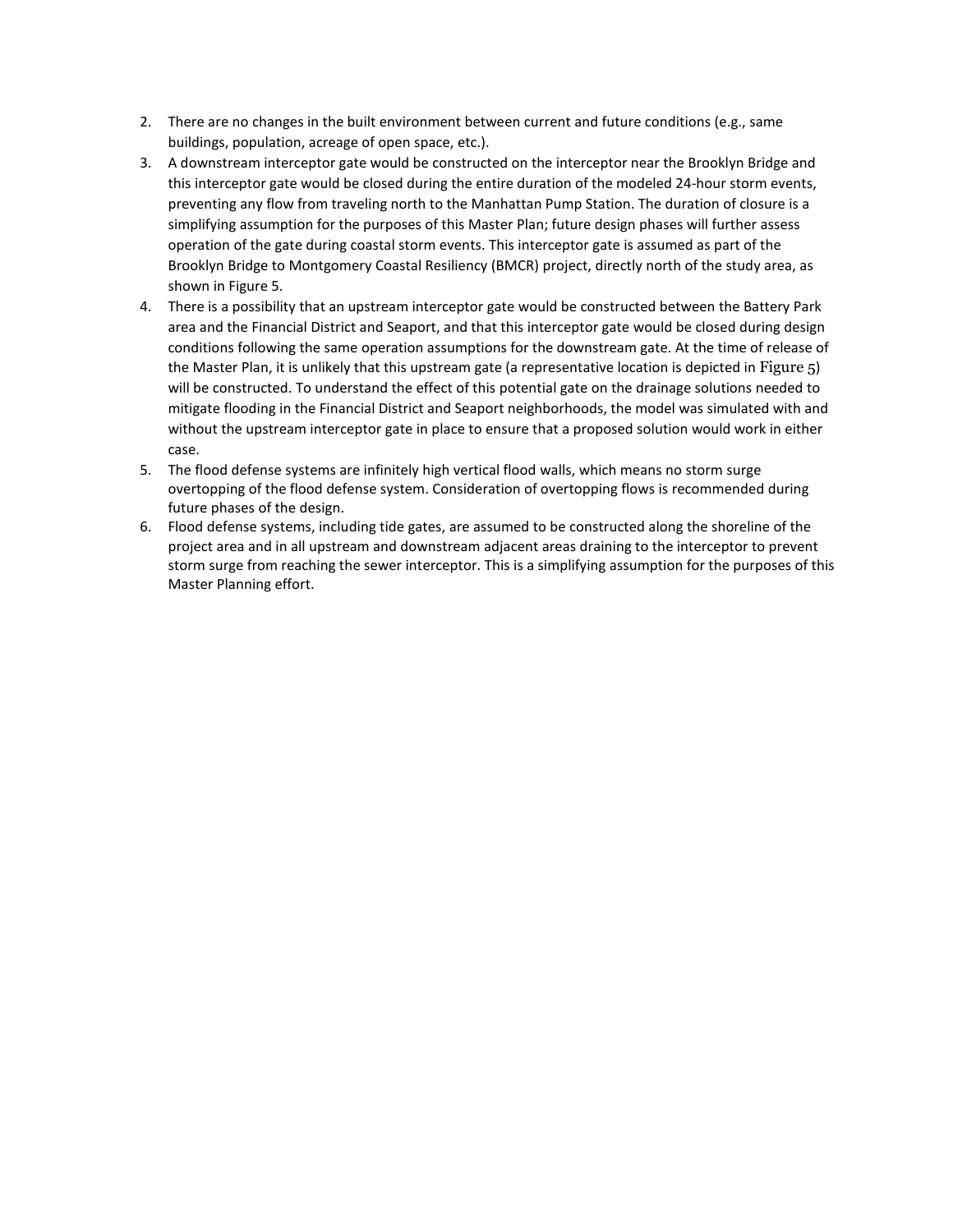7. Rainfall on any shoreline extension area would be managed by a combination of green infrastructure and a separate drainage system.



*Figure 5. Locations of Modeled Downstream and Upstream Interceptor Gates* 

# <span id="page-9-2"></span><span id="page-9-0"></span>3. Results

# <span id="page-9-1"></span>3.1 Quantifying Existing Flood Risk

The H&H model was used to understand the depths and extents of flooding in conditions with and without future drainage improvements. The predicted flooding results without future drainage improvements for both the 5-year and 50-year rainstorms are presented in [Figure 6.](#page-10-1) The 50-year rainstorm results in more flooding than the 5-year rainstorm, as anticipated, especially worsening in the northeast portion of the study area and along the shoreline. Proposed drainage infrastructure would be designed to mitigate the flooding presented under both scenarios.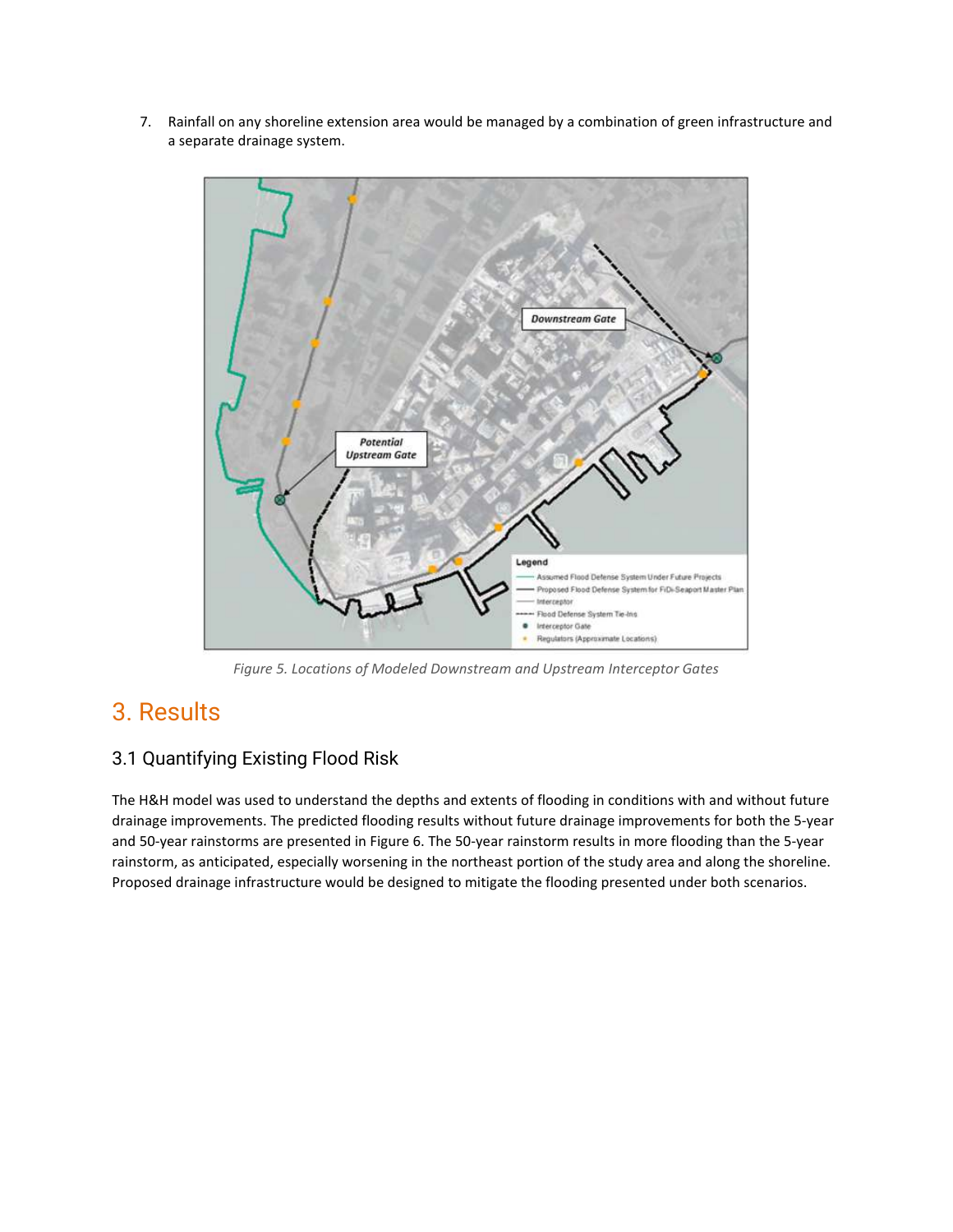

*Figure 6. 5-year and 50-year Rainstorm Flooding Without Drainage Improvements* 

# <span id="page-10-1"></span><span id="page-10-0"></span>3.2 Solutions Toolkit

A toolkit of drainage solutions was developed and evaluated to mitigate stormwater flooding in the Financial District and Seaport neighborhoods. [Table 4 l](#page-11-0)ists and describes the options considered and presents the findings on each option after consideration or model testing.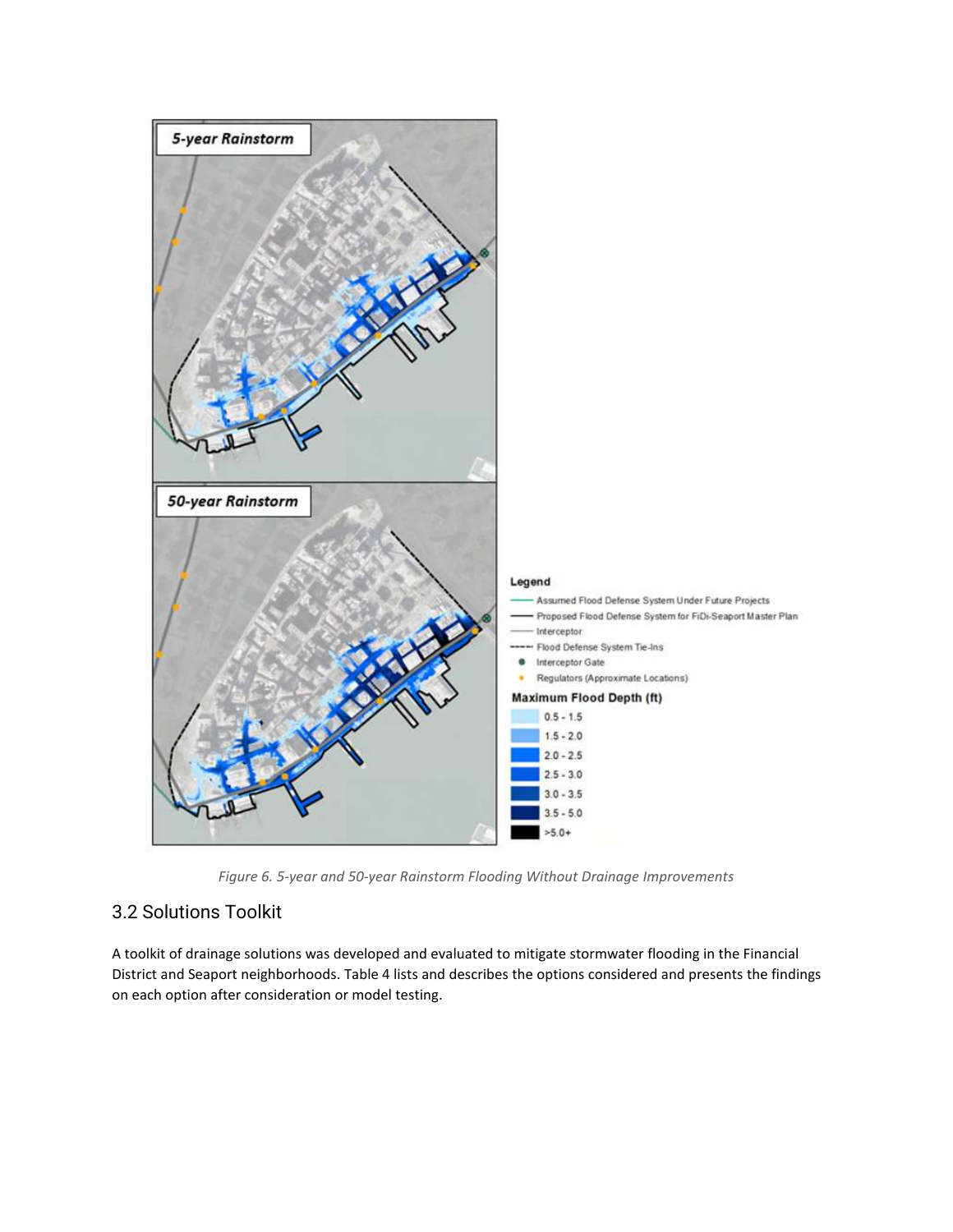<span id="page-11-0"></span>

| <b>Toolkit Option</b>   | <b>Description</b>                                                                                                                                                                                                                                                                                                                                                                                                                                                                                                                          | <b>Findings</b>                                                                                                                                                                                                                                                                                                                                                                                                                                                                                                                                                                                                                                                                                                                                                                                                                                                                                                                                                                                                  |
|-------------------------|---------------------------------------------------------------------------------------------------------------------------------------------------------------------------------------------------------------------------------------------------------------------------------------------------------------------------------------------------------------------------------------------------------------------------------------------------------------------------------------------------------------------------------------------|------------------------------------------------------------------------------------------------------------------------------------------------------------------------------------------------------------------------------------------------------------------------------------------------------------------------------------------------------------------------------------------------------------------------------------------------------------------------------------------------------------------------------------------------------------------------------------------------------------------------------------------------------------------------------------------------------------------------------------------------------------------------------------------------------------------------------------------------------------------------------------------------------------------------------------------------------------------------------------------------------------------|
| Green<br>Infrastructure | Green infrastructure replicates the natural processes of<br>capturing and infiltrating water into the ground before it<br>enters the sewer system. These strategies serve two<br>primary purposes: slowing and/or reducing the amount of<br>stormwater that reaches the sewer system and filtering<br>pollutants out of the water along the way. While it can be<br>implemented at a smaller scale wherever possible to<br>support larger-scale strategies, it cannot manage large<br>volumes of stormwater associated with heavy rainfall. | Since a large quantity of water needs to be managed in the study area,<br>green infrastructure as a standalone solution cannot mitigate the design<br>event flooding due to space constraints and the limited capacity of green<br>infrastructure. The Master Plan integrates green infrastructure, such as<br>bioswales, green roofs, and permeable pavement, to manage the<br>stormwater associated with smaller rain events before it enters the<br>combined sewer system.                                                                                                                                                                                                                                                                                                                                                                                                                                                                                                                                    |
| Underground<br>Storage  | Underground storage collects water during storms. The<br>stormwater is then pumped back to the sewer system<br>after the storm ends and sewer capacity is available. This<br>strategy is effective when no space is available above<br>ground, but it requires significant space underground.                                                                                                                                                                                                                                               | Space constraints are challenging in Lower Manhattan given the complex<br>existing network of underground infrastructure. While there are fewer<br>utility conflicts if constructed as part of the shoreline extension, it would<br>be very costly and complex, and insufficient to manage the amount of<br>stormwater within the footprint needed to site flood defense. Moreover,<br>increasing capacity in a storage facility after construction is challenging<br>because it is underground and would require significant geotechnical and<br>structural work, making storage facilities less adaptable to changing<br>future conditions. Additionally, since the stormwater would be mixed<br>with wastewater, odors may be generated by storing this mixture in<br>underground spaces beneath streets for extended periods of time,<br>requiring significant cleaning and maintenance. Underground storage is<br>not proposed due to complexity, high estimated costs, and lack of future<br>adaptability. |
| Pumping                 | Pumping moves water from lower to higher ground.<br>Pumps push water out against high tides and coastal<br>storm surge conditions, ensuring water does not collect<br>behind the flood defense system. A pump station can<br>manage a large volume of combined wastewater and<br>stormwater within a relatively small footprint. New pipes<br>would be needed to convey water to a pump station.                                                                                                                                            | This solution was modeled and proposed as part of the drainage strategy.<br>The Master Plan identifies several possible locations for the pump station<br>south of Old Slip, which offers sites that minimize conflicts with existing<br>infrastructure. The pump station requires space both above and below<br>ground to collect water and pump it out from behind the flood defense<br>during storm events.                                                                                                                                                                                                                                                                                                                                                                                                                                                                                                                                                                                                   |
| Conveyance              | Conveyance refers to using gravity to move water from<br>one location to another, often through underground<br>sewer pipes. Conveyance is a useful strategy but must be<br>paired with other drainage strategies to discharge water<br>to a safe location.                                                                                                                                                                                                                                                                                  | The Master Plan includes additional sewer pipes to bring the combined<br>flows from areas further away to the proposed centralized pump station<br>location to be discharged to the East River.                                                                                                                                                                                                                                                                                                                                                                                                                                                                                                                                                                                                                                                                                                                                                                                                                  |

#### *Table 4. Stormwater Management Solutions Toolkit*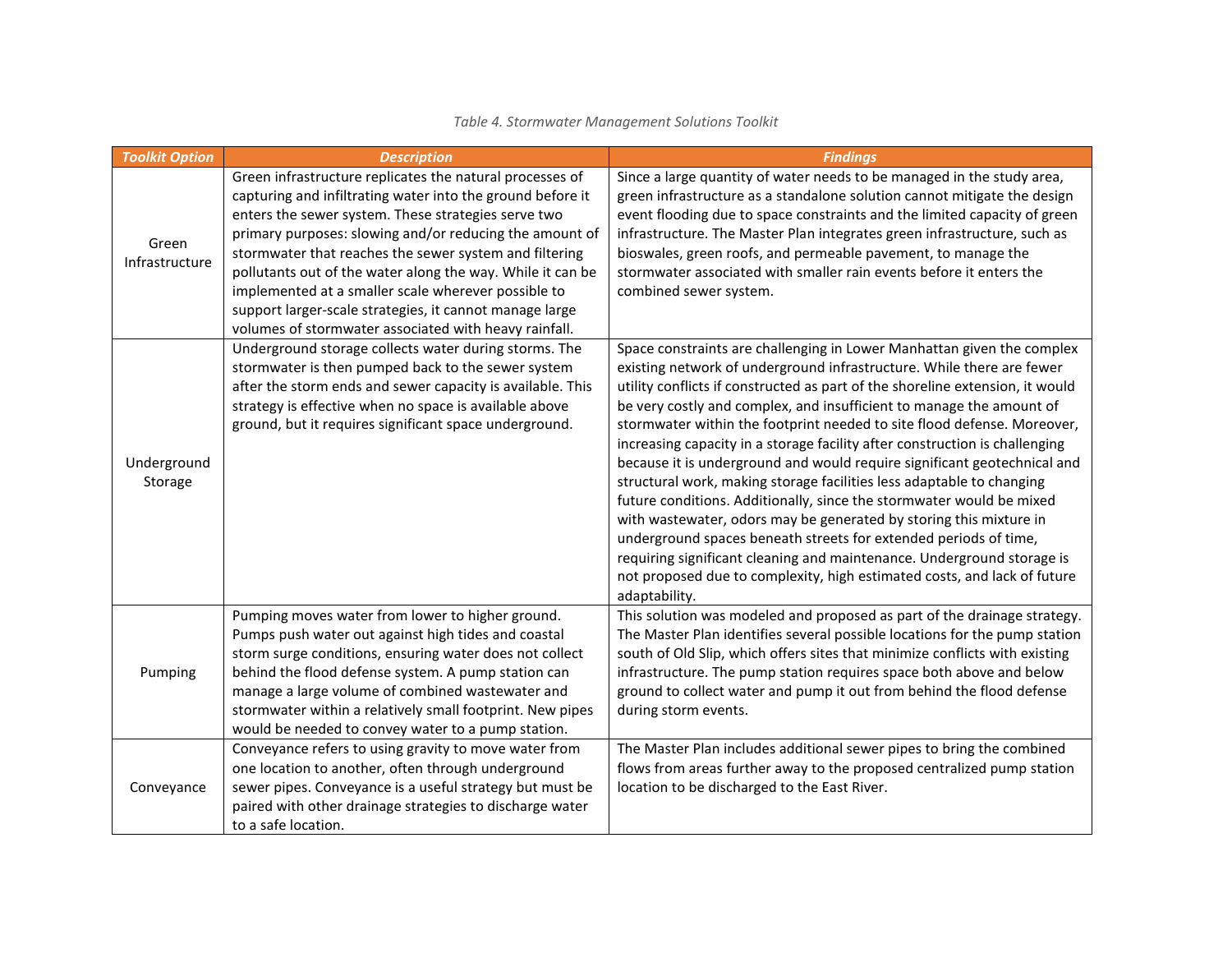## <span id="page-12-0"></span>3.3 Key Findings

After evaluating the solutions toolkit, the Project Team modeled a pump station as a potential solution for mitigating flooding under both rainstorm conditions with coincident storm surge and sea level rise. Flooding was quantified in terms of depth and extent of ponding. All figures in this section show maximum water depth over a 24-hour event.

In the model, the proposed pump station was located at the existing United States Coast Guard (USCG) Recruiting site in Lower Manhattan at 1 South Street. Generally, constructing a pump station in the southern portion of the study area minimizes existing infrastructure conflicts. In addition to the USCG site, the area just south of Old Slip, on the proposed shoreline extension, was also considered as a potential location. The currently modeled location is representative and additional siting analysis will be completed in future design phases[. Table 5](#page-12-2) below provides a summary of key considerations for each of the two locations; however, future analysis is recommended to evaluate the technical feasibility, cost, and constructability of stormwater management infrastructure at each location.

#### *Table 5. Future Considerations for Pump Station*

<span id="page-12-2"></span>

| Criteria                       | <b>Coast Guard Location</b> | <b>Old Slip Location</b> |
|--------------------------------|-----------------------------|--------------------------|
| Located on Shoreline Extension | No                          | Yes                      |
| Requires Property Acquisition  | Yes                         | No                       |

As described under *Model Assumptions*, all model simulations assumed that a downstream interceptor gate would be constructed near the Brooklyn Bridge and that this gate would be closed during the entire duration of the 24 hour design storm, preventing flow from traveling to the Manhattan Pump Station.

#### <span id="page-12-1"></span>I. 5-year Rainstorm Results

Model simulations indicated a pump station with a capacity in the range of 100-200 million gallons per day (MGD) is required to alleviate the flooding under the 5-year rainstorm without an upstream gate, as shown i[n Figure 7.](#page-13-0) This pump station flow rate range is specific to the assumptions for the master planning analysis and will be refined during future phases of design. Additional short-length conveyance sewers are also proposed to convey more flow into the interceptor and to the proposed pump station; the alignment and sizing of these conveyance sewers will be further assessed under future phases of design.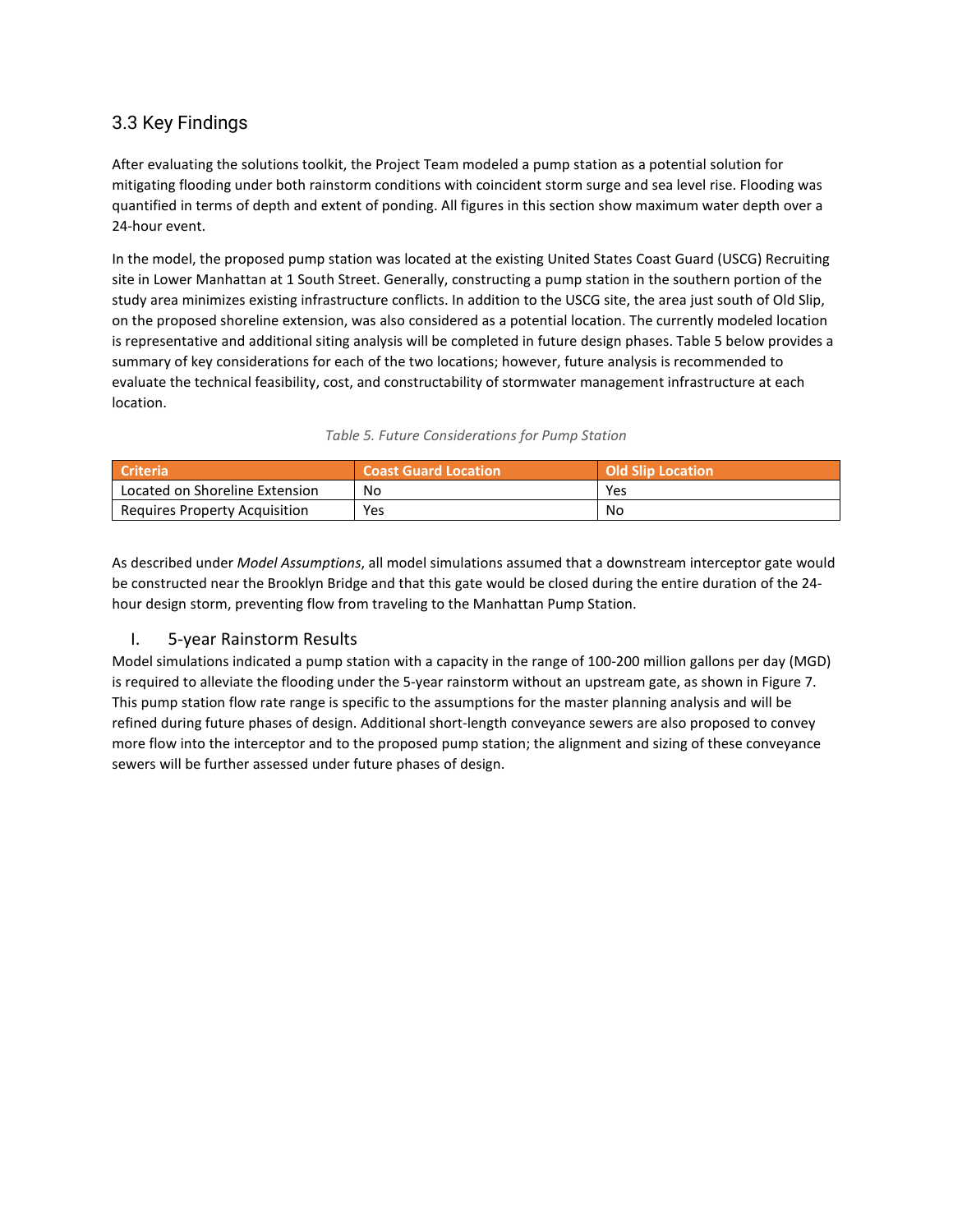

*Figure 7. 5-year Rainstorm with and Without Drainage Improvements* 

<span id="page-13-0"></span>Model results showed that only one pump station is necessary to mitigate flooding. Multiple pump stations to improve redundancy were considered but not pursued due to constructability constraints and limited available space in the study area. Additionally, fewer pump stations would reduce operational complexity. With a pump station in this general location, flow would travel backwards in the interceptor in the Financial District and Seaport area to reach the pump station during the coastal storm events for which it is operated once the downstream gate is closed. An example connection from the interceptor to the pump station is shown i[n Figure 8](#page-14-1).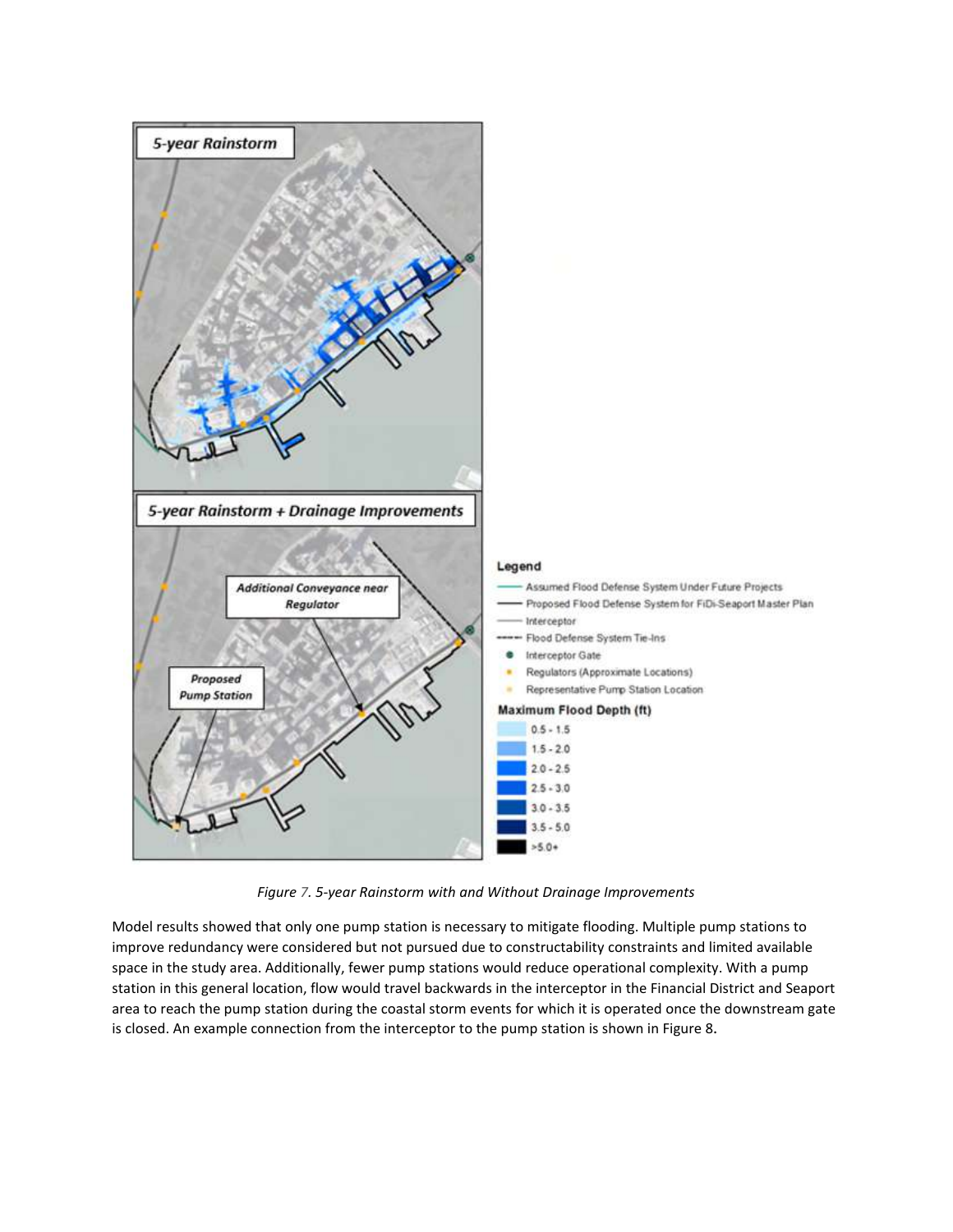

*Figure 8. Example Pump Station Connection and Location* 

### <span id="page-14-1"></span><span id="page-14-0"></span>II. 50-year Rainstorm Results

Model simulations indicated a pump station with a capacity in the range of 200-300 MGD is required to alleviate the flooding under the 50-year rainstorm without an upstream gate, as shown i[n Figure](#page-15-0) [9](#page-15-0). Under the 50-year event, the additional short-length conveyance sewers proposed to convey more flow into the interceptor and to the proposed pump station would need to be larger and included at three additional locations; the alignment and sizing of these conveyance sewers will be further assessed under future phases of design.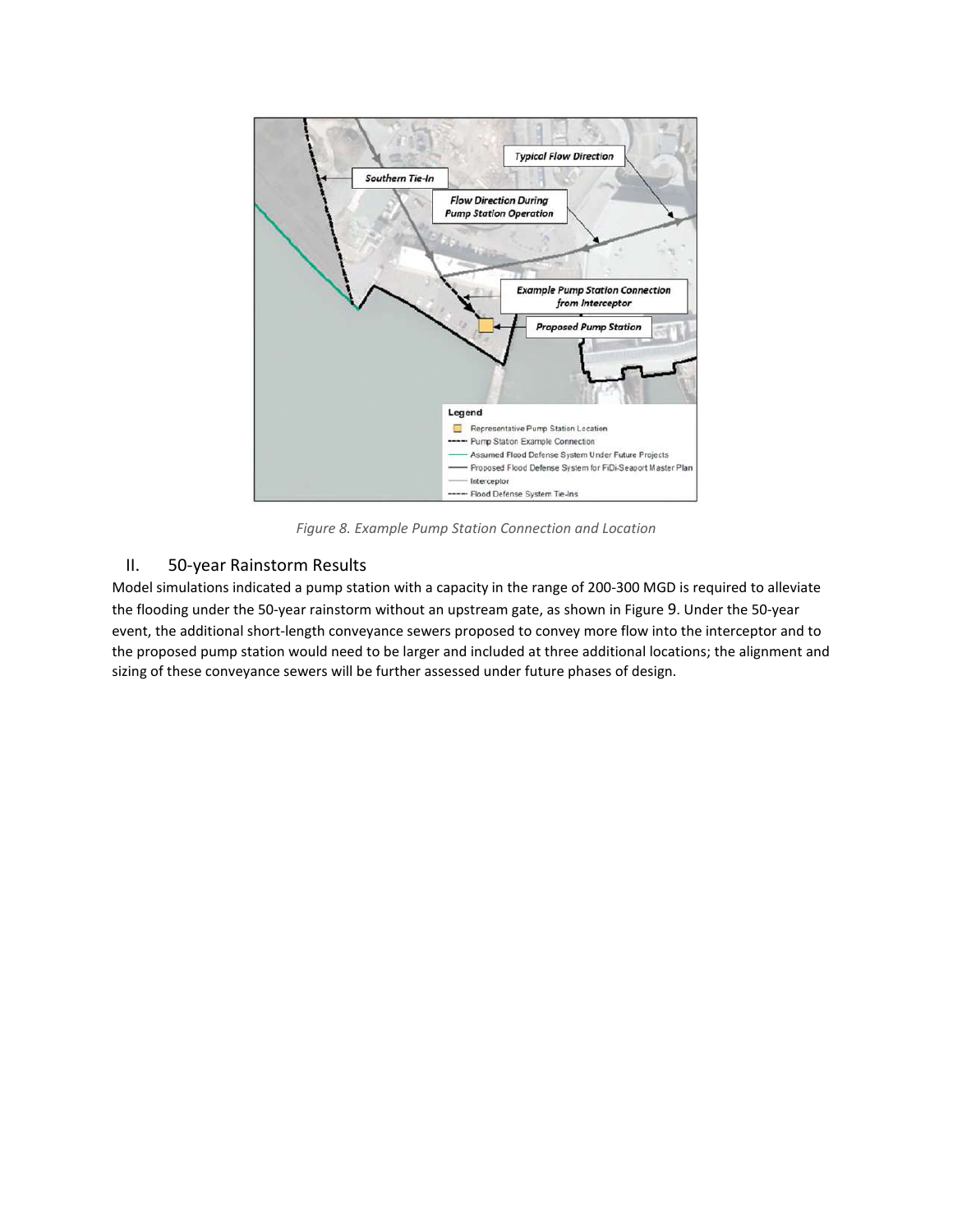

*Figure 9. 50-year Rainstorm with and without Drainage Improvements* 

#### <span id="page-15-0"></span>Upstream Interceptor Gate Results:

The solution for the 50-year rainstorm was tested with the potential upstream interceptor gate closed between Battery Park City and the Financial District and Seaport area to understand the sensitivity of the proposed drainage solution to the construction of an upstream interceptor gate. The model results indicated that, with the upstream interceptor gate in place, the required pumping capacity within the study area would decrease to the range of 75- 125 MGD due to no flows entering the pump station from the upstream area.